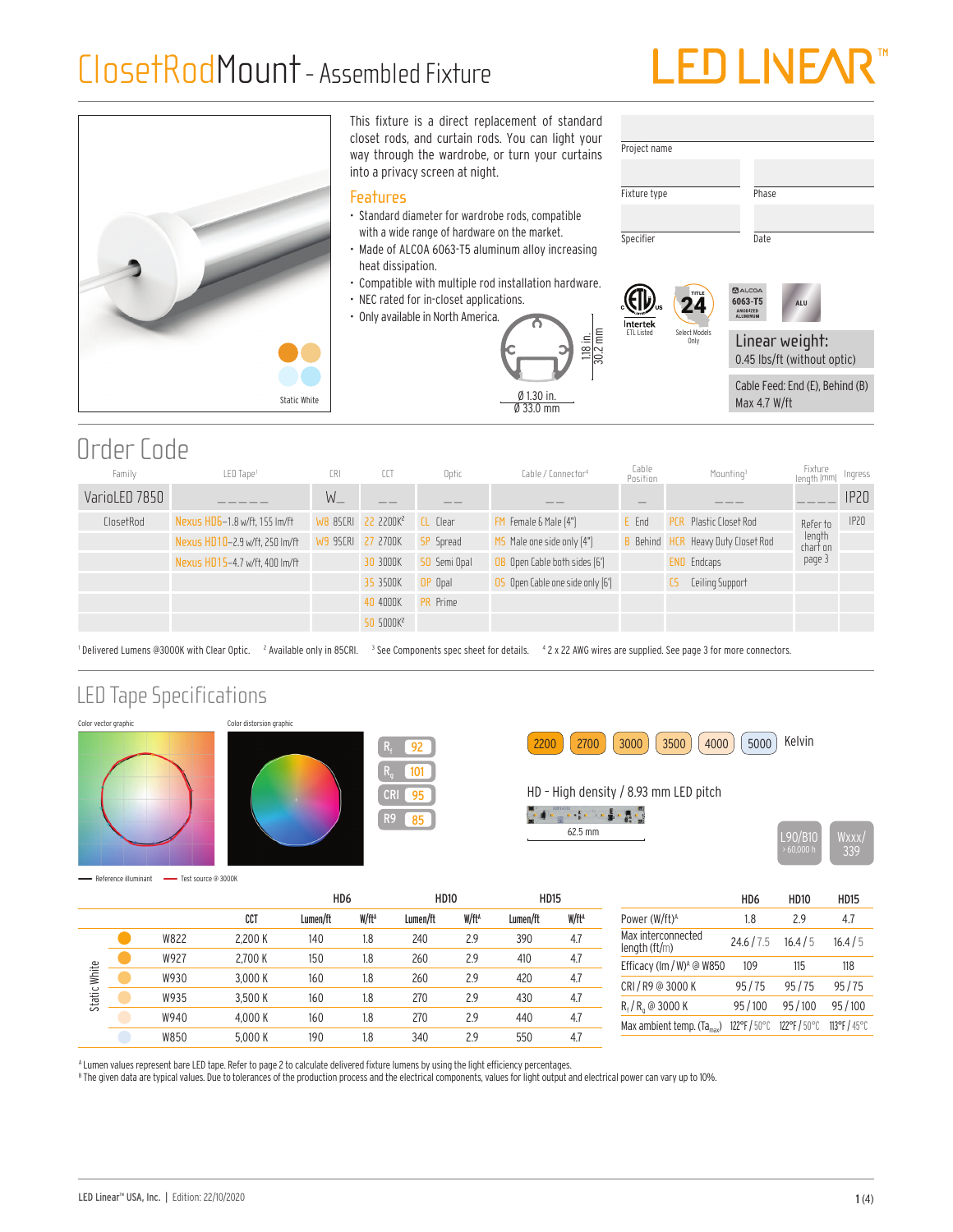## ClosetRodMount- Assembled Fixture



## Technical Details





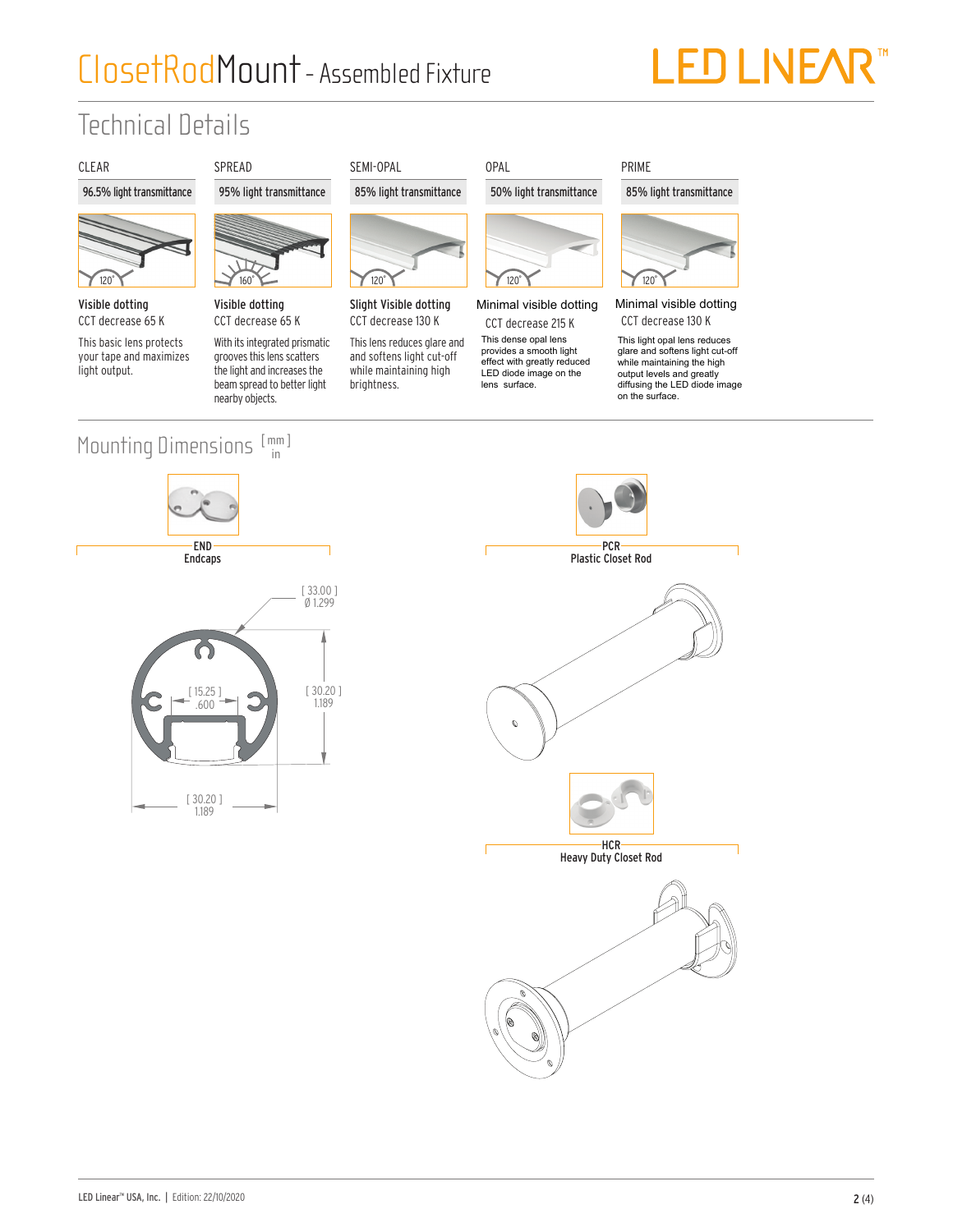## ClosetRodMount - Assembled Fixture



#### LENGTH CHART

| Fixture length |      |               | $-HD6-$<br>1.8 Watts/Ft |               | $-HD10 -$<br>2.9 Watts/Ft |               | $-HD15-$<br>4.7 Watts/Ft |  |
|----------------|------|---------------|-------------------------|---------------|---------------------------|---------------|--------------------------|--|
| inches         | mm   | Watts/fixture | Lumens/fixture @3000K   | Watts/fixture | Lumens/fixture @3000K     | Watts/fixture | Lumens/fixture @3000K    |  |
| 3.2            | 83   | 0.5           | 42                      | 0.8           | 68                        | 1.2           | 108                      |  |
| 5.7            | 145  | 0.9           | 74                      | 1.4           | 119                       | 2.2           | 190                      |  |
| 8.2            | 208  | 1.2           | 105                     | 2.0           | 170                       | 3.1           | 272                      |  |
| 10.6           | 270  | 1.6           | 137                     | 2.7           | 221                       | 4.1           | 354                      |  |
| 13.1           | 333  | 2.0           | 169                     | 3.3           | 273                       | 5.0           | 436                      |  |
| 15.6           | 395  | 2.3           | 201                     | 3.9           | 324                       | 6.0           | 518                      |  |
| 18.0           | 458  | 2.7           | 233                     | 4.5           | 375                       | 6.9           | 600                      |  |
| 20.5           | 520  | 3.1           | 264                     | 5.1           | 426                       | 7.8           | 682                      |  |
| 22.9           | 583  | 3.4           | 296                     | 5.7           | 478                       | 8.8           | 764                      |  |
| 25.4           | 645  | 3.8           | 328                     | 6.3           | 529                       | 9.7           | 846                      |  |
| 27.9           | 708  | 4.2           | 360                     | 7.0           | 580                       | 10.7          | 928                      |  |
| 30.3           | 770  | 4.5           | 391                     | 7.6           | 631                       | 11.6          | 1010                     |  |
| 32.8           | 833  | 4.9           | 423                     | 8.2           | 683                       | 12.6          | 1092                     |  |
| 35.2           | 895  | 5.3           | 455                     | 8.8           | 734                       | 13.5          | 1174                     |  |
| 37.7           | 958  | 5.7           | 487                     | 9.4           | 785                       | 14.4          | 1256                     |  |
| 40.2           | 1020 | $6.0\,$       | 519                     | 10.0          | 836                       | 15.4          | 1338                     |  |
| 42.6           | 1083 | 6.4           | 550                     | 10.7          | 888                       | 16.3          | 1420                     |  |
| 45.1           | 1145 | 6.8           | 582                     | 11.3          | 939                       | 17.3          | 1502                     |  |
| 47.5           | 1208 | 7.1           | 614                     | 11.9          | 990                       | 18.2          | 1584                     |  |
| 50.0           | 1270 | 7.5           | 646                     | 12.5          | 1041                      | 19.2          | 1666                     |  |
| 52.5           | 1333 | 7.9           | 677                     | 13.1          | 1093                      | 20.1          | 1748                     |  |
| 54.9           | 1395 | 8.2           | 709                     | 13.7          | 1144                      | 21.0          | 1830                     |  |
| 57.4           | 1458 | 8.6           | 741                     | 14.3          | 1195                      | 22.0          | 1912                     |  |
| 59.8           | 1520 | 9.0           | 773                     | 15.0          | 1246                      | 22.9          | 1994                     |  |
| 62.3           | 1583 | 9.3           | 805                     | 15.6          | 1298                      | 23.9          | 2076                     |  |
| 64.8           | 1645 | 9.7           | 836                     | 16.2          | 1349                      | 24.8          | 2158                     |  |
| 67.2           | 1708 | 10.1          | 868                     | 16.8          | 1400                      | 25.8          | 2240                     |  |
| 69.7           | 1770 | 10.5          | 900                     | 17.4          | 1451                      | 26.7          | 2322                     |  |
| 72.1           | 1833 | 10.8          | 932                     | 18.0          | 1503                      | 27.6          | 2404                     |  |
| 74.6           | 1895 | 11.2          | 963                     | 18.6          | 1554                      | 28.6          | 2486                     |  |
| 77.1           | 1958 | 11.6          | 995                     | 19.3          | 1605                      | 29.5          | 2568                     |  |

#### **Connectors**

|           | Item                                           | <b>Description</b>                                                                                                                                                               | Model                        | <b>Dimensions</b>                        | Order Code           |
|-----------|------------------------------------------------|----------------------------------------------------------------------------------------------------------------------------------------------------------------------------------|------------------------------|------------------------------------------|----------------------|
|           | Mini Female Connector IP20<br>for Static White | Use to connect the driver to the beginning of the LED<br>tape run or to the next LED tape section. Female mini<br>connector on one side and open end cable on the<br>other side. | Static White                 | 2 x 22 Awg, 6.5 ft                       | 15000147             |
| $-10^{4}$ | Mini Extension IP20<br>for Static White        | Use to extend the distance between connection<br>points. Female mini connector on one side and<br>male mini connector on the other side.                                         | Static White<br>Static White | 2 x 22 Awg, 3.2 ft<br>2 x 22 Awg, 6.5 ft | 15000148<br>15000149 |